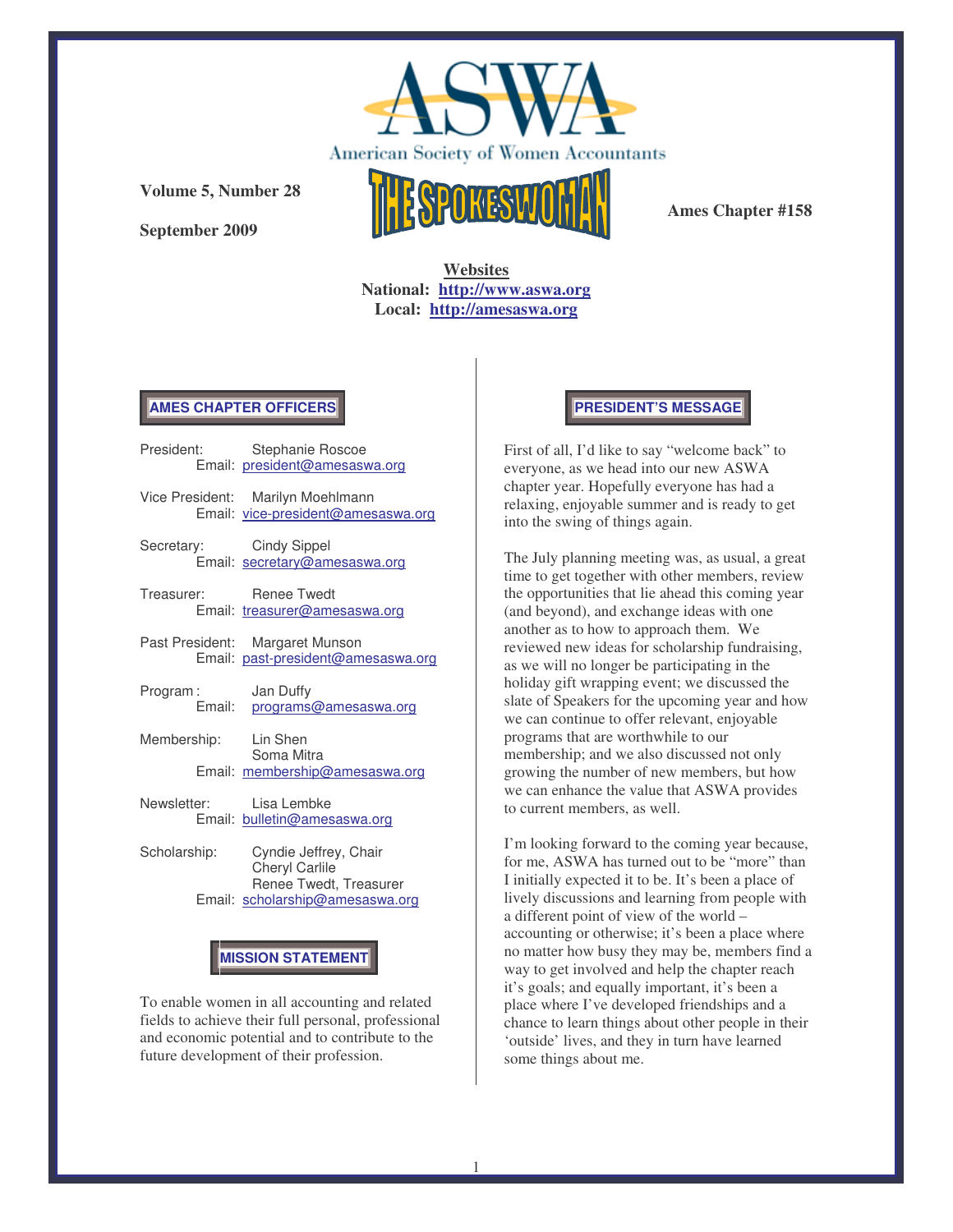

**September 2009**



**Ames Chapter #158**

**Websites National: http://www.aswa.org Local: http://amesaswa.org**

Thank you all for being a part of the Ames Chapter of ASWA. I look forward to another great year ahead.

#### -Stephanie

# **MEETING INFORMATION**

**Date: Wed., September 16 th 2009 Time:** 5:30 PM Social Time 6:00 PM Speaker 7:00 PM Dinner/Meeting **Topic:** Social networking on the golf course? Do I even know how to swing a club? **Speaker:** Sherry Newsome, Club Pro **Location:** Indian Creek Country Club

(ICCC) 63012 260th St, Nevada **Map to ICCC**

**RSVP:** All attendees please RSVP by Tues noon 9/15 email: programs@amesaswa.org



American Society of Women Accountants Ames Chapter #158 September 16, 2009

- 1. Call to Order
- 2. Quorum
- 3. Approval of Minutes
- 4. Treasurer's Report
- 5. Committee Reports
- a. Membership
- b. Program
- c. Bulletin
- d. Scholarship
- e. Outreach
- f. Social Event
- 6. Old Business
	- a. Regional Conference
	- b. Standing Rules
- 7. New Business
	- a. TBD
- 8. Announcements
- 9. Adjournment

**June 2009 MINUTES**

June Minutes American Society of Women Accountants Ames Chapter #158 Membership Meeting June 17, 2009

Call to Order: The June 2009 Membership Meeting of the Ames Chapter #158 was called to order by President Margaret Munson in Ames at 7:34 pm on Wednesday, June 17, 2009. Those in attendance were Margaret Munson, Kathy Strum, Pat Jenkins, Soma Mitra, Lin Shen, Cindy Sippel, Karen Jacobson, Renee Twedt, Marilyn Moehlmann, Penny Strum and Stephanie Roscoe. A quorum was present.

Approval of Minutes: Karen Jacobson moved to approve the minutes with the amendments noted. Stephanie Roscoe seconded the motion which passed.

Treasurer's Report: The May treasurer's report was presented and placed on file for review.

Committee Reports: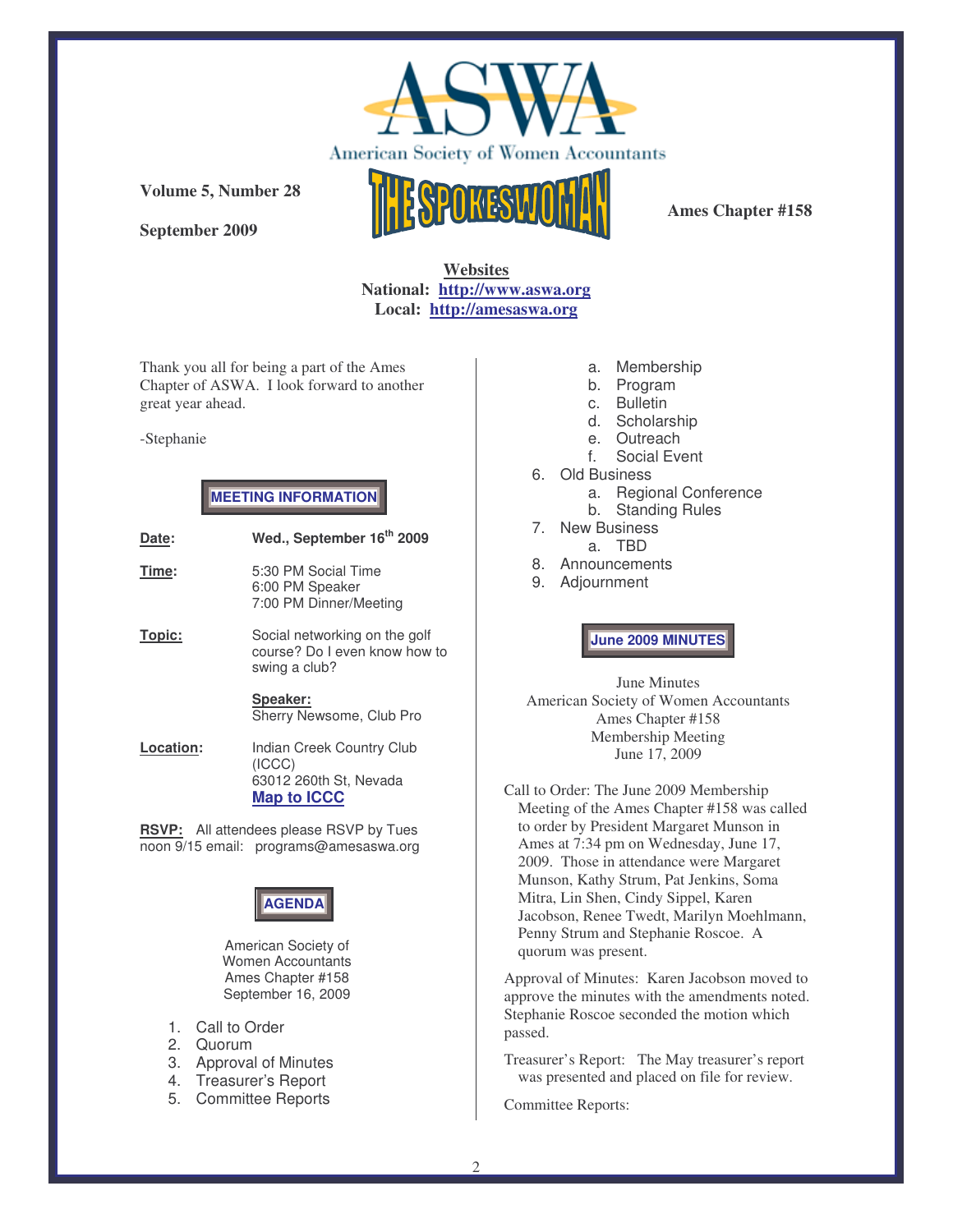

**September 2009**



**Ames Chapter #158**

# **Websites National: http://www.aswa.org Local: http://amesaswa.org**

Membership Committee: The membership committee reported that the networking lunches have been well attended. Stephanie Roscoe, Penny Strum and Karen Jacobson have brought guests to meetings this year. If any other members have brought guests this year, please let Soma know. Soma expressed thanks to Kathy Strum for her help on the committee this year. She also expressed thanks to Karen Jacobson, Kate Mulder and Jan Duffy for their advice to the membership committee. We had a target of 35 and at May 31 had a total of 34 members. Stephanie Roscoe will be given credit for a new member, Jean Mesler.

- Program: We completed the year by providing more CPE than planned.
- Bulletin: Lisa Lembke will be the bulletin chair for the coming year.
- Scholarship: Nothing to report.

Outreach: We discussed two options:

- 1. Working with the YWCA with either IT or office help. Stephanie Roscoe will send out an email to get commitments from members.
- 2. Stephanie has talked to Donna Gladon about helping women how have been incarcerated. Donna was going to check with a parole officer to see if we could help these women with planning budgets, etc. Stephanie is waiting to hear from Donna.

Old Business:

Regional Conference: We have a committee set for the regional conference: Stephanie

Roscoe, chair; Marilyn Moehlmann, Kathy Strum and Penny Strum. The committee will start preliminary meetings soon.

- Gift Wrapping: Margaret sent a letter to Donna Scherr to let her know that we were not going to participate on the gift wrapping both.
- Standing Rules: Additional changes were suggested for the standing rules. We will continue the discussion at a later date.

New Business:

Planning meeting: Committee chairs are requested to bring a report for the past year to the meeting. Incoming committee chairs should bring ideas for the coming year to discuss at the meeting. The budget will be presented at the September meeting for the approval by the membership.

- Inventory: Stephanie Roscoe make a motion that the chapter purchase 50 pens and 75 pen/letter opener gift sets after the end of the year. Pat Jenkins seconded the motion which passed.
- Installation of officers: Margaret Munson installed the officers for the coming year and acknowledged the current year officers for their service.

#### Announcements:

Next meeting: July 15 at 6:00 pm. Planning meeting at Cindy Sippel's house.

Adjournment: Meeting adjourned at 8:45 pm.

Respectfully submitted,

Cindy Sippel, Secretary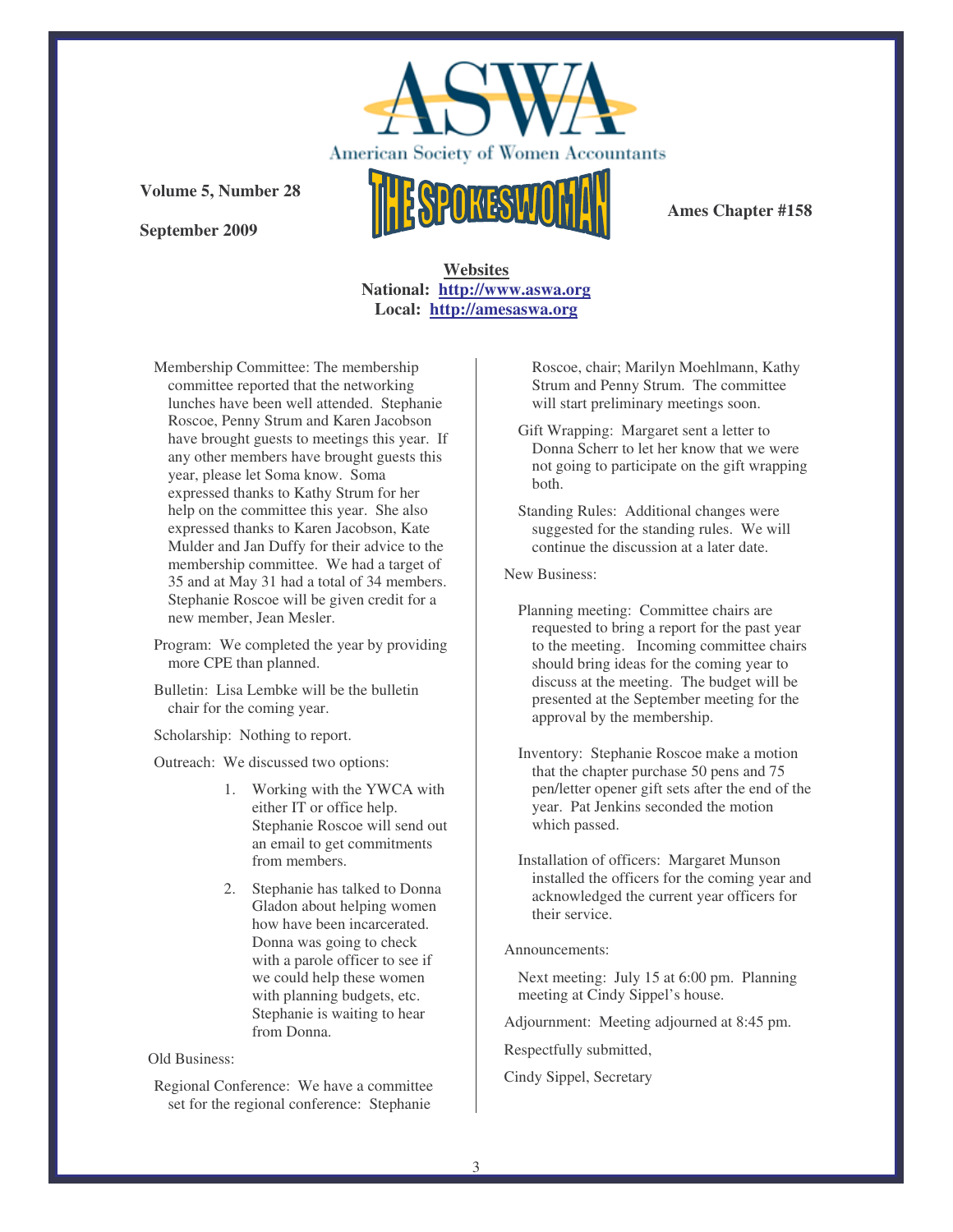

**September 2009**



**Ames Chapter #158**

**Websites National: http://www.aswa.org Local: http://amesaswa.org**

**Planning Meeting 2009 MINUTES**

Planning Meeting Notes American Society of Women Accountants Ames Chapter #158 July 15, 2009

Outstanding Member Award Presentation: The Outstanding Member Award for 2008-2009 was presented to Lisa Lembke.

Committee Budget information: Please submit any budget requests for the coming year.

- Committee Reports: If you have not submitted a report for the past year, please do so as soon as possible.
- Update on Outreach: Stephanie will email possible outreach projects. Two projects that were mentioned were the Butterfly Freedom House and working with the Department of Corrections.
- 2011 Regional Conference: The committee will meet in August and bring information to the September meeting.

#### **Goals:**

*Membership:* Increase membership by a net 3

Increase participation of current members

*Scholarship Fundraising Ideas:* Seminar

#### *CPE:* 7 hours

Program ideas/speakers include: IFRS, not-for-profit treasurer information, 1099 misc, Financial Partners, ISU Speakers Bureau, Robert Half seminars, social networking, dining etiquette

October meeting: will coordinate timing with National Conference

Will try to have a combination of hard topics and soft topics

*Meetings:* Goal is to keep the meetings to a set time this year to conclude by 8:00.

Will look at other options than dinner meeting, possibly wine and hors d'oeuvres

May also have prizes at end of meeting to encourage attendance

*Members:* Member survey

Personal phone calls – To get better attendance at meetings the membership committee will try to assign a "buddy" to call about attending the meetings.

Reconfirm standing reservations

- *Speakers:* May look at 2-3 paid speakers.
- *Budget* Budget needs to be clear on who can spend money.

May need to change some lines on the treasures report to clarify where money is allocated and spent.

Respectfully submitted,

Cindy Sippel, Secretary

Adjournment: Meeting adjourned at 8:45 pm. Respectfully submitted, Cindy Sippel, Secretary